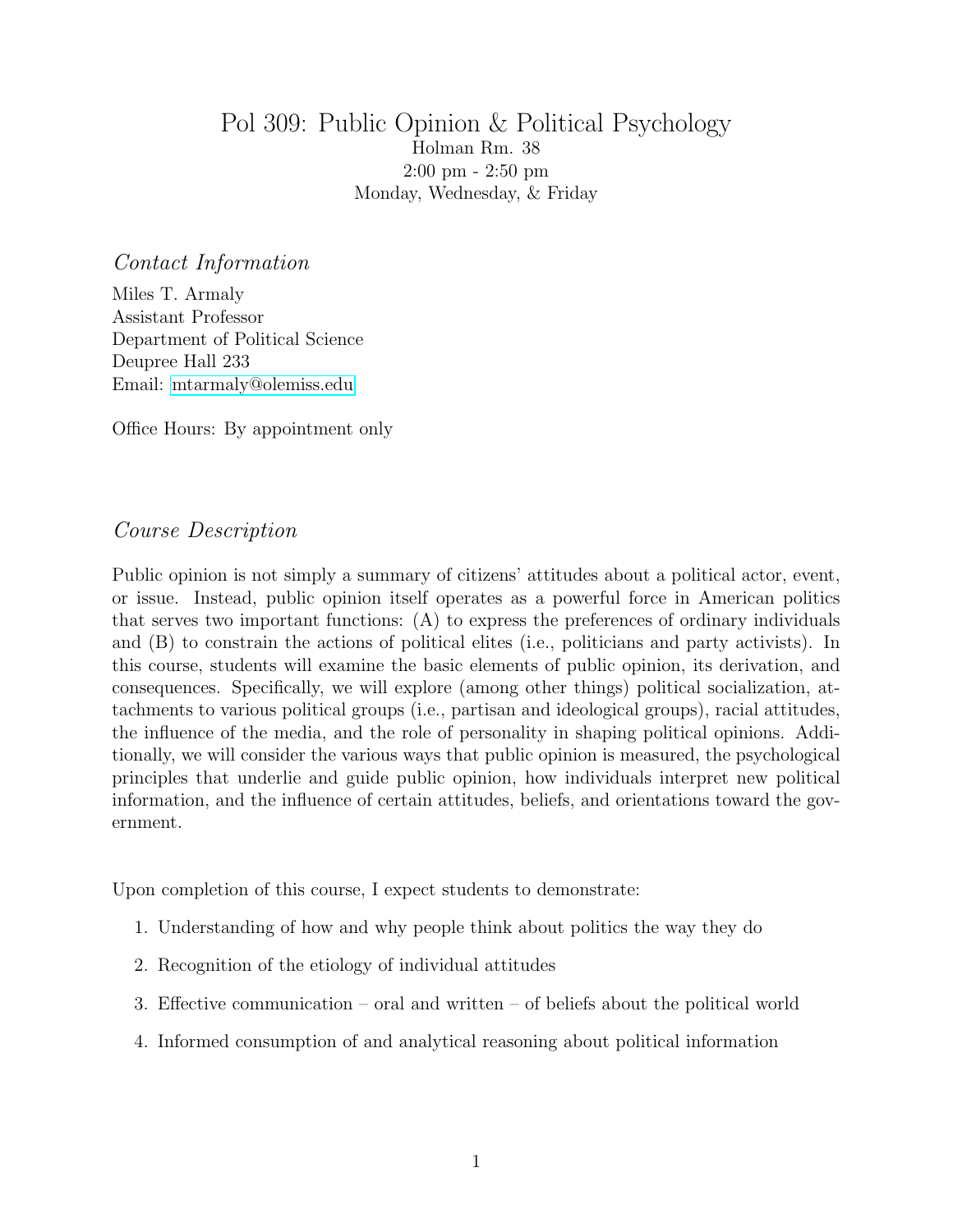# Course Materials

We will reference one textbook in this course:

• Erikson, Robert S. and Kent L. Tedin. 2019. American Public Opinion: Its Origins, Content, and Impact.  $10^{th}$  Edition. Routledge.

We will also reference several academic articles. These will be disseminated via the course's Blackboard page.

# Course Requirements

## PARTICIPATION

As this class focuses on public opinion, it is crucial that you share yours. Students are expected to contribute to class discussions, in-class simulations and exercises, and attend class. Although there is no official attendance policy, systematic absences or a lack of participation when present will be reflected in the student's final grade.

## Participation will account for the ongoing pandemic and associated absences.

While I recognize – and sympathize – with those who are timid, shy, or simply prefer not to share their opinion, this course requires participation. Inasmuch as one of the major course topics is the appropriate measurement of public opinion, the opinion of the class cannot be accurately measured without participation from all students. Alternate forms of participation (e.g., speaking with the instructor after class, emailing questions, etc.) will be counted, but the primary form of participation should come in the classroom.

## DATA PRESENTATION

Each day (after the first couple of weeks), class will begin with a student presentation. Each student is required to present actual public opinion data that corresponds (broadly) with the topic being discussed that week. Presentations should last around 4-6 minutes and focus on connecting course material to real-world public opinions. Then, presenters should be prepared to field 3-5 minutes of questions from their peers. Presentations can take any form, but a presentation lacking visual aids is unlikely to receive a high score. In the first or second week of the course, students will select a date for their presentation; some days there will be 2 presentations. No exceptions (with obvious exceptions for things like serious, documented illness) will be made if a student fails to attend his or her presentation.

## MIDTERM EXAM

The midterm consisting of short answer and essay questions will be given via Blackboard.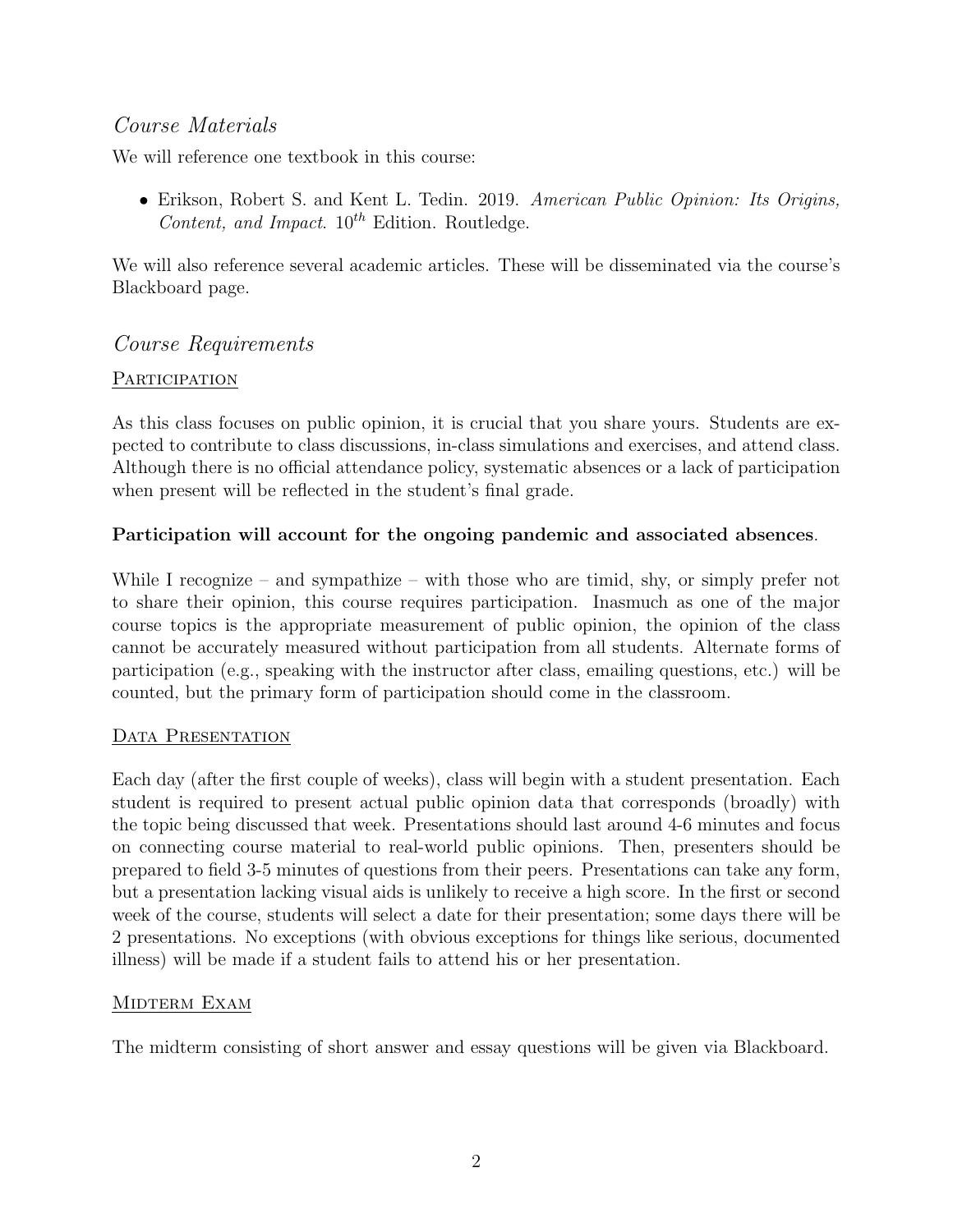#### FINAL EXAM

There isn't one. Your final paper (described below) is due at 4 pm on Monday, December 6 (when our final is scheduled). You will submit your final paper via Blackboard.

#### Final Paper

As this is an upper-level course, and the single most marketable skill that liberal arts education provides is effective communication, a crucial element of this course is an original research paper. Students will employ the substantive knowledge they have gained about public opinion to a research topic of their choice.

While students are certainly permitted to conduct original analyses, this is not required. The research paper should explore a topic in-depth and incorporate scholarly citations beyond what appears in the syllabus or are discussed in class. The rough draft must incorporate at least five (5) scholarly sources, and the final draft must incorporate at least ten (10) such sources. Scholarly sources are this that appear in academic books or articles published in peer-reviewed academic journals. Journalistic sources do not qualify.

A few example topics are:

- Do citizens hold cogent and consistent policy attitudes? Why or why not?
- From where does American public opinion originate?
- What are the sources of polarization in the American electorate?

Students should begin considering a topic as soon as possible. The paper will be developed in stages. The Final Paper will be graded in 3 stages:

- Proposal due:  $10\%$  (September 22)
- Rough draft  $20\%$  (October 29)
- Final draft  $70\%$  (December 6)

Due dates for each stage appear in the Important Dates table below.

## Grades

Your class performance will be evaluated upon the following criteria:

| Participation     | 15% |
|-------------------|-----|
| Data Presentation | 15% |
| Midterm Exam      | 30% |
| Final Paper       | 40% |

The grading scale follows the University's Plus-Minus rubric (without the A-):

| A             | $90 - 100\%$ |           |            |
|---------------|--------------|-----------|------------|
| $B+$          | 87-89%       | B         | 83-86%     |
| $B -$         | 80-82%       | $C+$      | 77-79%     |
| $\mathcal{C}$ | 73-76%       | $C_{\pm}$ | 70-72%     |
| $\Box$        | $60 - 69\%$  | F         | $0 - 59\%$ |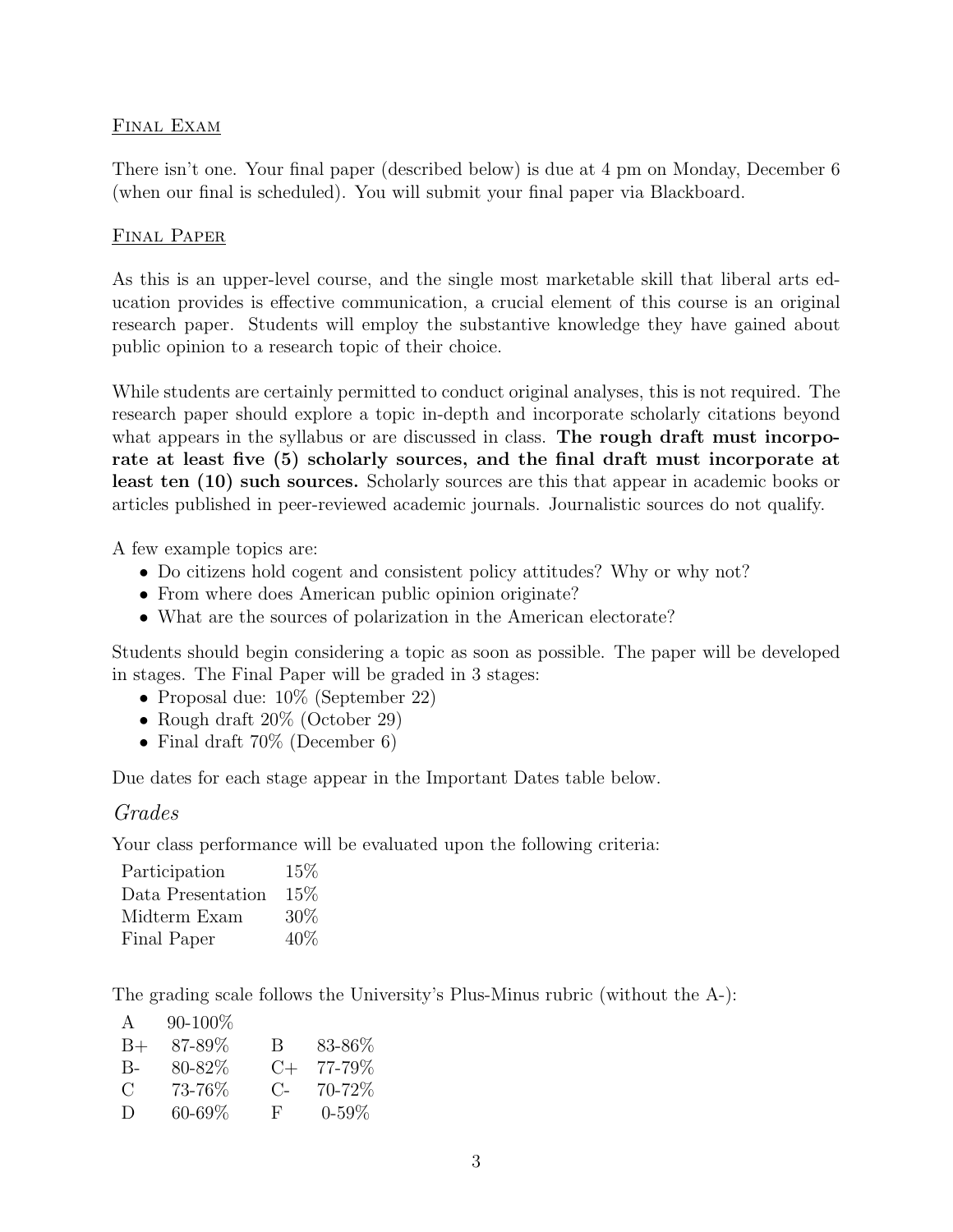# Course Policies

#### GENERAL STATEMENT

You are responsible for informing yourself of all departmental, college, and university policies governing your conduct in this course. This includes, but is not limited to, policies relating to plagiarism/academic integrity and the accommodation of students with documented disabilities.

## COVID-19 Policies

You are responsible for informing yourself of all departmental, college, and university policies governing your conduct in this course regarding COVID-19. This includes, but is not limited to, classroom health requirements, non-adherence with health requirements, and attendance policies as laid out in current university policy. Please see [https://coronavirus.olemiss.](https://coronavirus.olemiss.edu) [edu](https://coronavirus.olemiss.edu) for more information.

#### Course Communications

Updates and additional materials will be sent out via our course's Blackboard page. Please alter your Blackboard settings such that you are notified when announcements are posted.

#### Instructor Availability

If you have any questions, quips, queries, qualms, comments, or concerns, please contact me via email. Be certain to include "POL 309" in the subject line along with a substantive topic. Please include an email signature that includes your first and last name (so I know to whom I'm responding!). I will endeavor to respond to all email messages within 12 hours on weekdays and 24 hours on weekends. If you have not received a response within 24 hours, please resend your message. For time sensitive matters, resend your message after 12 hours. All office hours will be held virtually this semester. Email me to set up a time.

## ATTENDANCE POLICY

There is no official attendance policy in this course. Please note that the University requires that all students have a verified attendance at least once during the first two weeks of the semester for each course. If attendance is not verified, you will be dropped from the course and any financial aid will be adjusted accordingly. Please see<http://olemiss.edu/gotoclass> for more information.

#### Grade Appeals

All grading concerns should be submitted via email with a concise statement expressing why you believe your grade should be altered. All concerns – arithmetic or otherwise – must be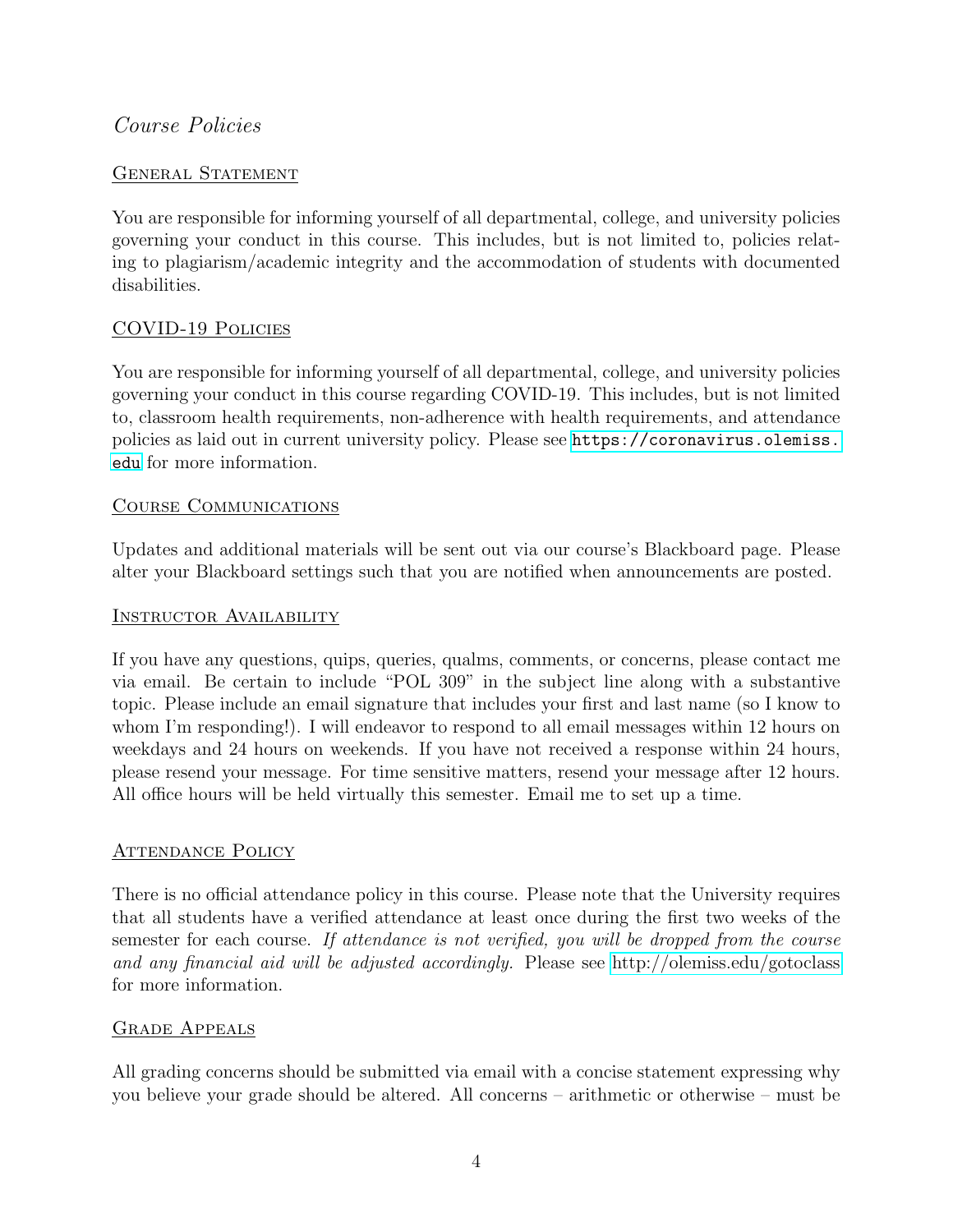raised within *one week* of when the grade was posted. No grade challenges will be entertained after one week. I reserve the right to reduce points on any grade appeal.

## Academic Honesty

This course has a zero tolerance policy in regards to academic dishonesty. Academic dishonesty is defined as conduct that violates any of the following principles: (a) supplying or using work or answers that are not one's own (this includes mis-citing a source); (b) providing or accepting assistance with completing assignments or examinations beyond collaborative learning; or (c) interfering through any means with anothers academic work. Collaborative learning (i.e., working or studying with your peers) in this course is encouraged, but if you study together, you must produce your own work. This includes not submitting verbatim or near-verbatim answers to assignments. To do so violates both the spirit and the letter of academic integrity. The penalties for dishonesty will vary from getting 0 points on an individual assignment up to getting a 0.0 grade for the entire semester. All instances of academic dishonesty will be reported to your college and department.

If you are not sure a certain action will be considered academically dishonest, it is in your best interest to assume it is until told otherwise. Please feel free to ask if any action will be considered academic dishonesty in this course. And, remember that what may be acceptable in this course may be inappropriate in another, and vice versa. Additionally, consult the University [M Book](http://conflictresolution.olemiss.edu/wp-content/uploads/sites/2/2014/09/MBOOK20153.pdf) for more information.

#### STATEMENT ON DISABILITIES

The University of Mississippi is committed to the creation of inclusive learning environments for all students. If there are aspects of the instruction or design of this course that result in barriers to your full inclusion and participation or to accurate assessment of your achievement, please contact the course instructor as soon as possible. Barriers may include, but are not necessarily limited to, timed exams and in-class assignments, difficulty with the acquisition of lecture content, inaccessible web content or the use of non-captioned or non-transcribed video and audio files. You must also contact Student Disability services at 662-915-7128 so that office 1) provide you with an Instructor Notification form, 2) facilitate the removal of barriers and 3) ensure that you have equal access to the same opportunities for success that are available to all students.

All reasonable accommodations will be made in this course. I encourage students not only to take advantages of these services when appropriate, but to inform the instructor of any qualifying consideration as soon as possible. Accommodations for disabilities should be arranged well in advance of any student assessment. Please see [University Student Disability](sds.olemiss.edu) [Services](sds.olemiss.edu) for more information.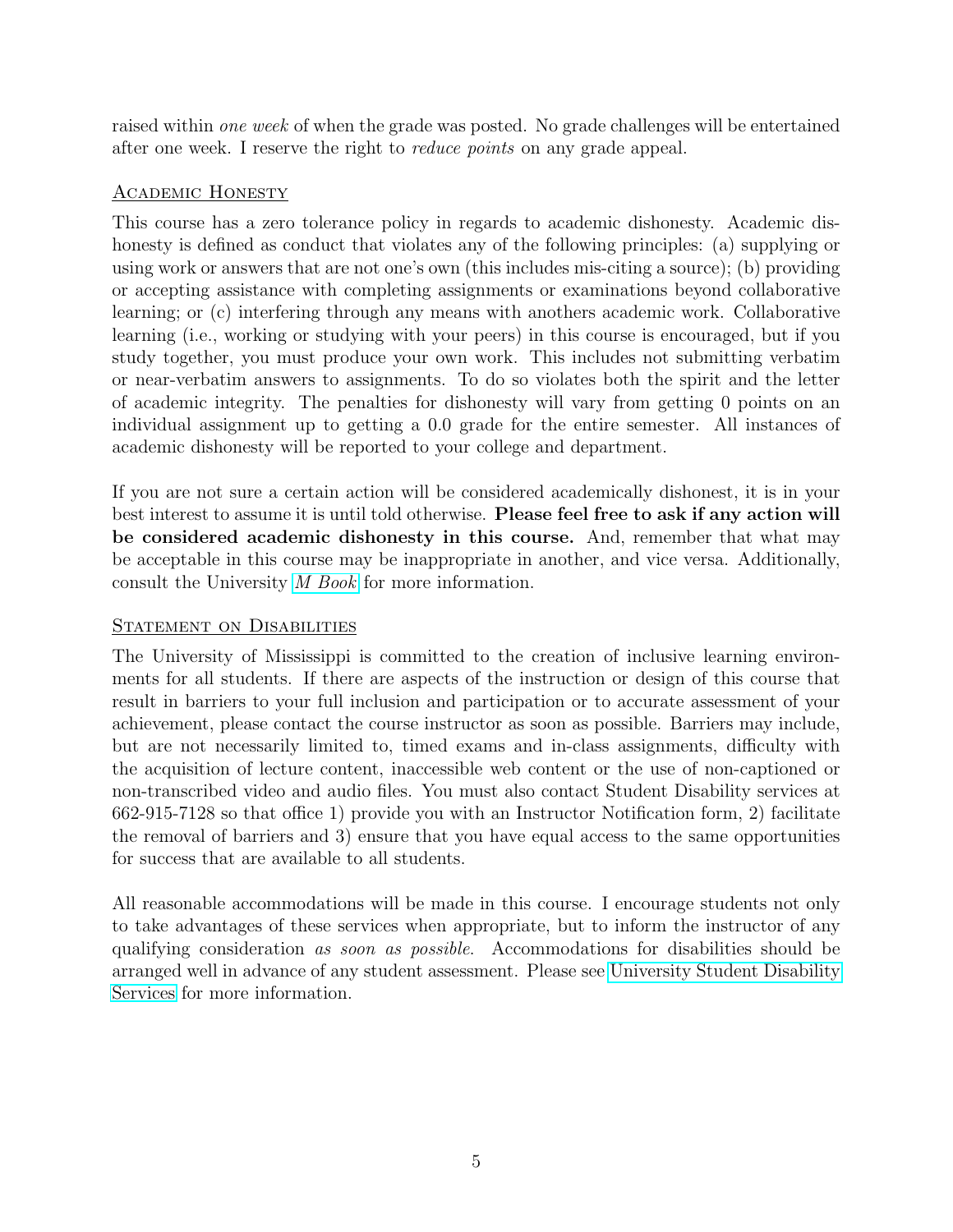| Lable 1. Important Dates |                                                     |  |
|--------------------------|-----------------------------------------------------|--|
|                          | September 22 Final paper proposal due               |  |
|                          | October 15 Midterm exam window closes on Blackboard |  |
|                          | October 29 Final paper rough draft due              |  |
|                          | December 6 Final paper final draft due              |  |
|                          |                                                     |  |

Table 1: Important Dates

\*\*All assignments due at 11:59 pm, Oxford, MS time.

Daily reading assignments are listed below. Reading assignments are listed according to the day on which the subject will be discussed. Thus, you should read the assigned material prior to the date listed. Note that some readings will be discussed across multiple class periods. Unless the Erikson & Tedin text is specified, you will be able to find the assigned reading on Blackboard.

#### Week 1 (Aug 23, 25, & 27): Course Introduction

Discuss syllabus

Erikson & Tedin, Chapter 1

#### Part I: What is Public Opinion and How do we Measure It?

## Week 2 (Aug 30, Sep 1 & 3): Democratic Theory & Influence of Opinion Erikson & Tedin, Chapter 6

Berelson, Bernard R., Paul F. Lazarsfeld, and William N. McPhee. 1954. "Democratic Practice and Democratic Theory."

Lippmann, Walter. 1922. Public Opinion. Chapter 1.

Page, Benjamin I., Larry M. Bartels, and Jason Seawright. 2013. "Democracy and the Policy Preferences of Wealthy Americans." Perspectives on Politics 11(1): 51-73.

#### Week 3 (Sep 8 & 10): Measuring Public Opinion

Erikson & Tedin, Chapter 2

Zaller, John and Stanley Feldman. 1992. "A Simple Theory of the Survey Response: Answering Questions Versus Revealing Preferences." American Journal of Political Science 36: 579-616.

Bartels, Larry M. 2003. "Democracy with Attitudes" in Electoral Democracy, eds. Michael MacKuen and George Rabinowitz. University of Michigan Press. Pages 48-82. [LINK](https://bit.ly/2rSyzzJ)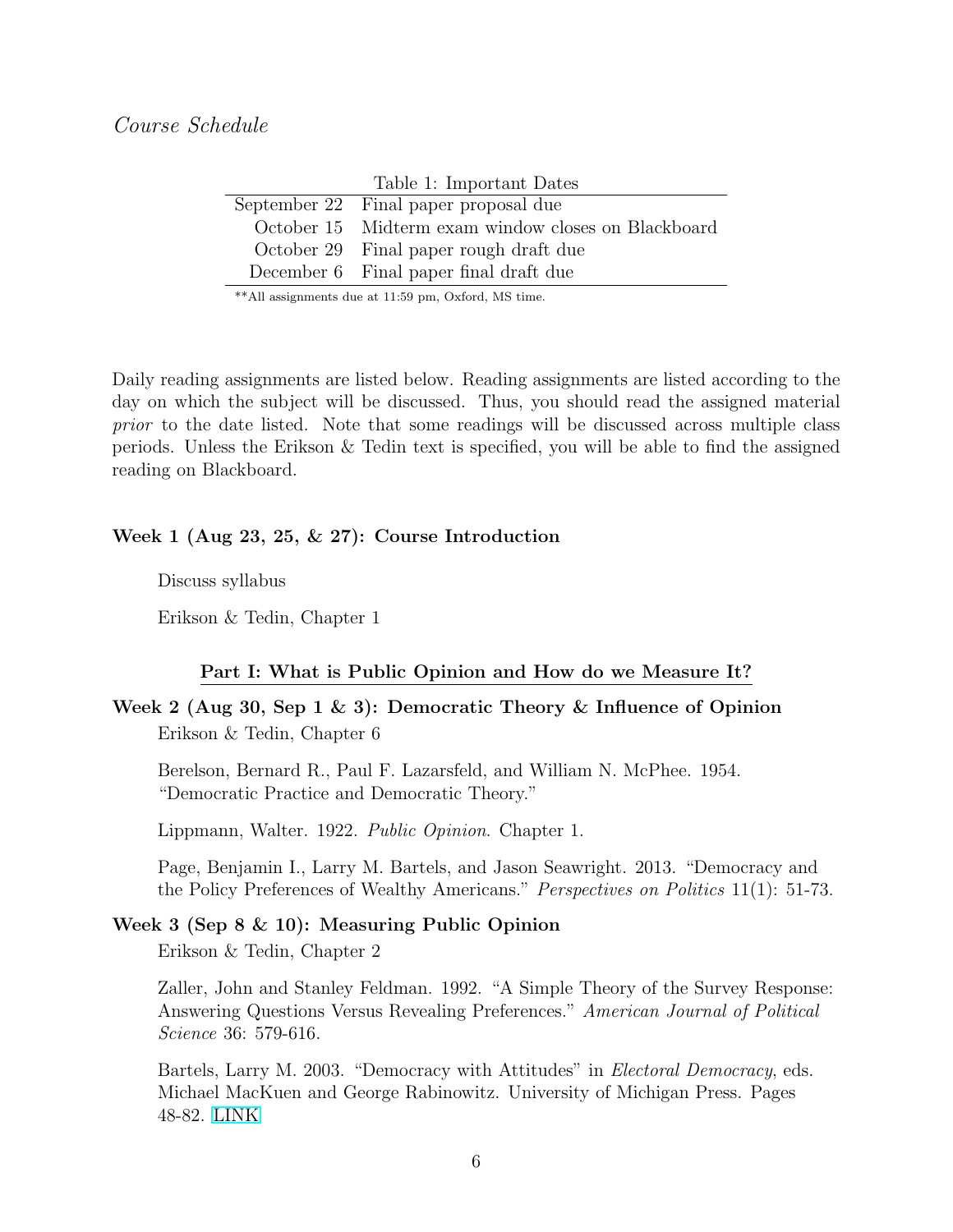#### Week 4 (Sep 13, 15, & 17): Political Socialization

Erikson & Tedin, Chapter 5

Jennings, M. Kent, and Richard G. Niemi. 1968. "The Transmission of Political Values from Parent to Child." American Political Science Review 62(1): 169-184.

Erikson, Robert S., and Laura Stoker. 2011. "Caught in the Draft: The Effects of Vietnam Draft Lottery Status on Political Attitudes." American Political Science Review 105(2): 221-237.

## Week 5 (Sep 20, 22, & 24): Ideological Origins PAPER PROPOSAL DUE WEDNESDAY

Erikson & Tedin, Chapter 3, pages 68-80

Converse, Philip E. 1964. "The Nature of Belief Systems in Mass Publics in Ideology and Discontent, ed. David E. Apter. New York, NY: Free Press, pp. 206-219.

Devine, Christopher J. 2015. "Ideological Social Identity: Psychological Attachment to Ideological In-Groups as a Political Phenomenon and a Behavioral Influence. Political Behavior 37(3): 50935.

# Week 5 (Sep 27, 29, & Oct 1): Knowledge, Heuristics, and Information

Erikson & Tedin, Chapter 3, pages 55-67

Delli-Carpini, Michael X., and Scott Keeter. 1996. "What Americans Know About Politics." This is a chapter in their book What Americans Know About Politics and Why It Matters. New Haven, CT: Yale University Press.

Lupia, Arthur. 1994. "Shortcuts versus Encyclopedias: Information and Voting Behavior in California Insurance Reform Elections. American Political Science Review 88(1): 63-76.

#### Week 6 (Oct 4, 6, & 8): Partisanship and Groups

Erikson & Tedin, Chapter 3, pages 78-85

Campbell, Angus, Philip E. Converse, Warren E. Miller, and Donald E. Stokes. 1960. "The Impact of Party Identification." The American Voter. University Of Chicago Press.

Carsey, Thomas M. and Geoffrey C. Layman. 2006. "Changing Sides or Changing Minds? Party Identification and Policy Preferences in the American Electorate." American Journal of Political Science 50(2): 464-477.

Sides, John. 2016. "Democrats are gay, Republicans are rich: Our stereotypes of political parties are amazingly wrong. The Washington Post/Monkey Cage. [LINK](https://www.washingtonpost.com/news/monkey-cage/wp/2016/05/23/democrats-are-gay-republicans-are-rich-our-stereotypes-of-political-parties-are-amazingly-wrong/?utm_term=.19add46a90c8)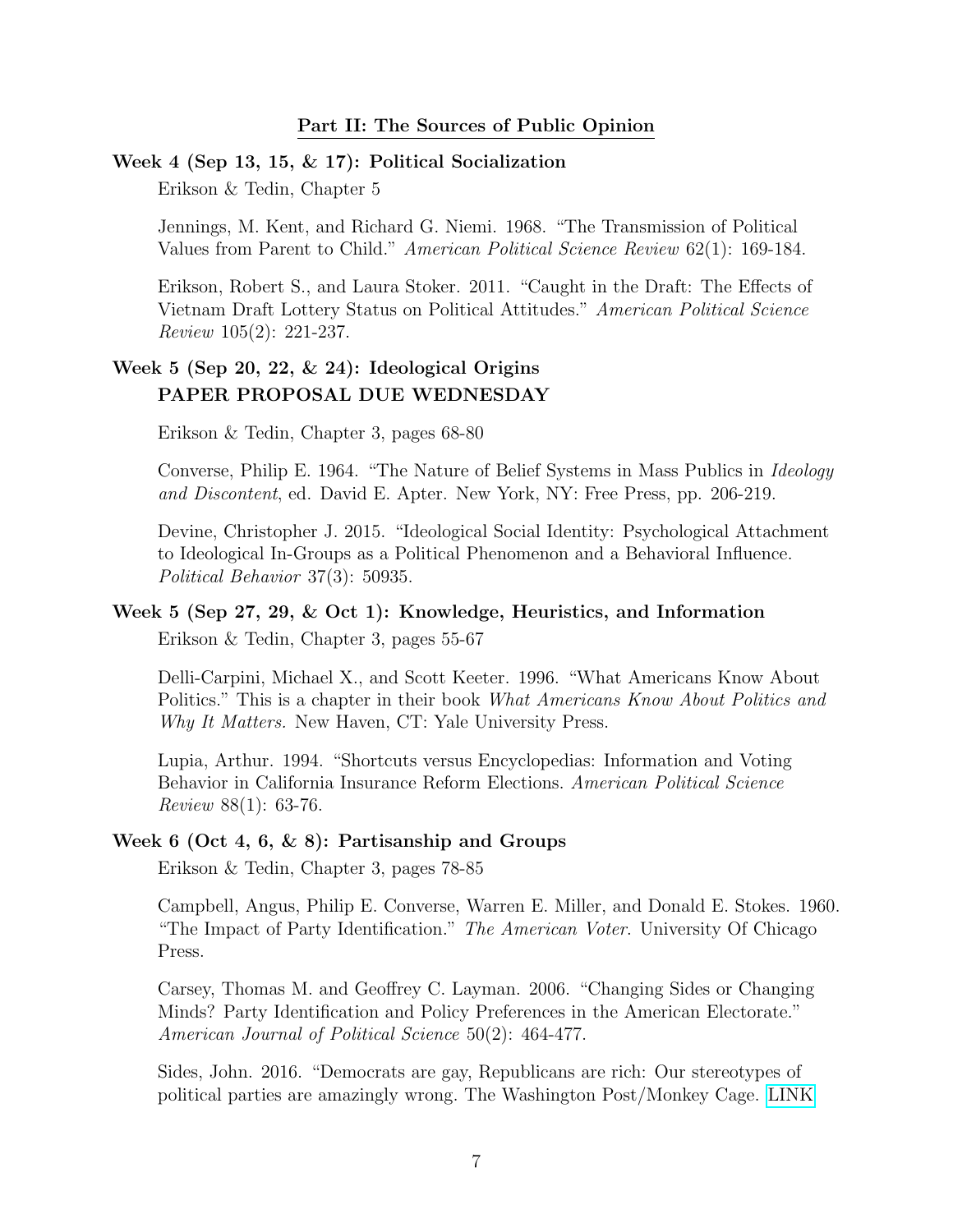## Week 8 (Oct 11, 13, & 15): Partisan Bias and Motivated Reasoning MIDTERM EXAM; NO CLASS FRIDAY

Nyhan, Brendan, and Jason Reifler. 2010. "When Corrections Fail: The Persistence of Political Misperceptions." Political Behavior 32: 303-330.

Leeper, Thomas J. and Rune Slothuus. 2014. "Political Parties, Motivated Reasoning, and Public Opinion Formation." Advances in Political Psychology 35(S1): 129-156.

Gaines, Brian, James H. Kuklinski, Paul J. Quick, Buddy Peyton, and Jay Verkuilen. 2007. "Same Facts, Different Interpretations: Partisan Motivation and Opinion on Iraq." Journal of Politics 69(3): 957-974.

#### Week 9 (Oct 18, 20, & 22): Media and Framing Effects

Erikson & Tedin, Chapter 8

Jacoby, William G. 2000. "Issue Framing and Public Opinion on Government Spending." American Journal of Political Science 44(4): 750-767.

Gilliam, Franklin D., Jr., and Shanto Iyengar. 2000. "Prime Suspects: The Influence of Local Television News on the Viewing Public American Journal of Political Science 44(3): 560-573.

Halpern, Sue. 2019. "The Problem of Political Advertising on Social Meida." The New Yorker. [LINK](https://www.newyorker.com/tech/annals-of-technology/the-problem-of-political-advertising-on-social-media)

## Week 10 (Oct 25, 27, & 29): Race and Racial Attitudes FINAL PAPER ROUGH DRAFT DUE; NO CLASS FRIDAY

Erikson & Tedin, Chapter 7, pages 193-198

Tesler, Michael. 2012. "The Spillover of Racialization into Health Care: How President Obama Polarized Public Opinion by Race and Racial Attitudes. American Journal of Political Science 56(3): 690-704.

Enders, Adam M. and Jamil Scott. 2019. "The Increasing Racialization of American Electoral Politics, 1988-2016." American Politics Research 47(2): 275-303.

#### Week 11 (Nov 1, 3,  $\&$  5): Genopolitics  $\&$  Emotion

Alford, John R., Carolyn R. Funk, and John R. Hibbing. 2005. "Are Political Orientations Genetically Transmitted?" American Political Science Review 99(2): 153-167.

McDermott, Rose, Dustin Tingley, and Peter K. Hatemi. 2014. "Assortative Mating on Ideology Could Operate Through Olfactory Cues." American Journal of Political Science 58(4): 997-1005.

Armaly, Miles A., and Adam M. Enders. "The Role of Disgust in Exacerbating Social Polarization."